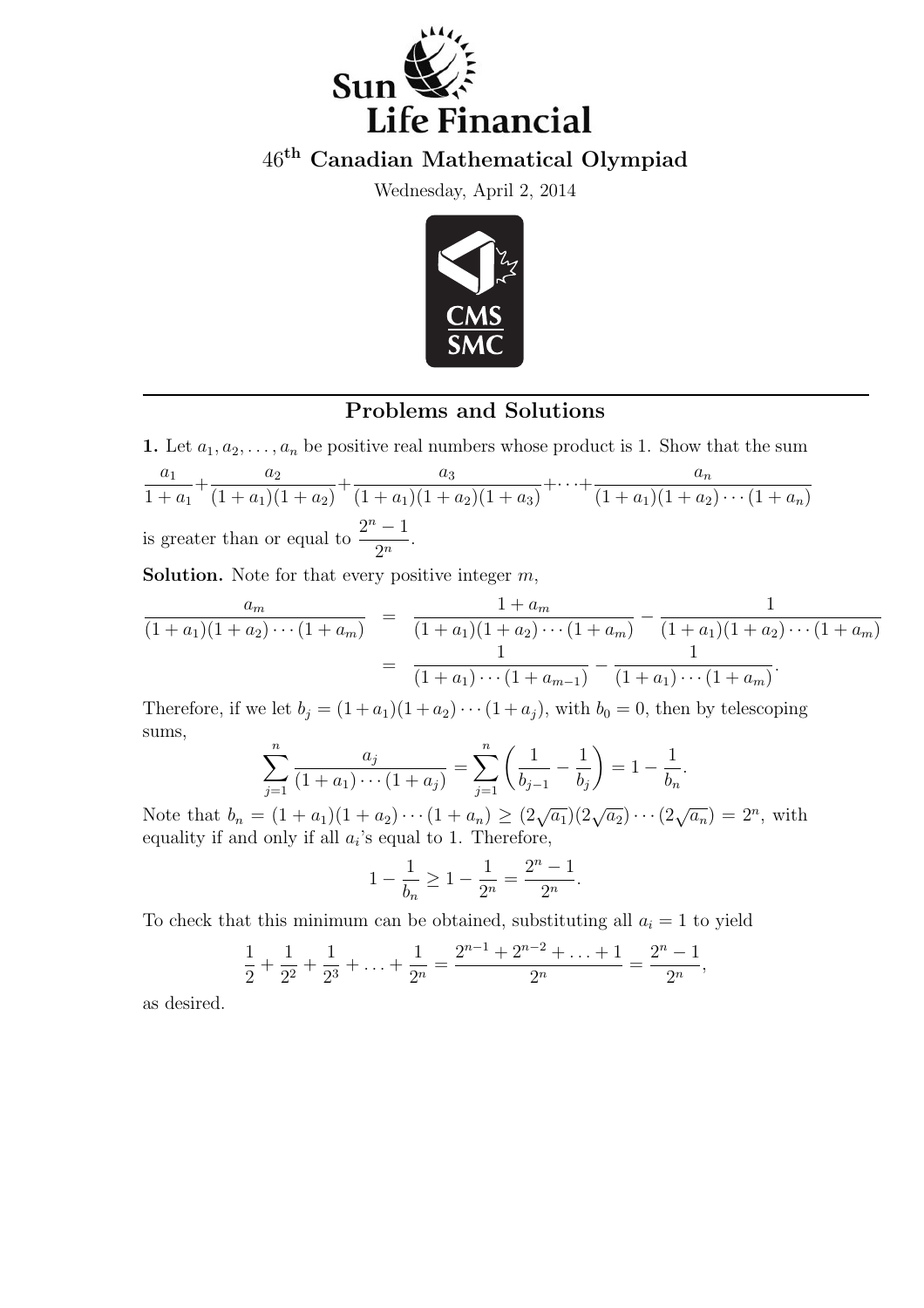

2. Let m and n be odd positive integers. Each square of an  $m$  by n board is coloured red or blue. A row is said to be red-dominated if there are more red squares than blue squares in the row. A column is said to be blue-dominated if there are more blue squares than red squares in the column. Determine the maximum possible value of the number of red-dominated rows plus the number of blue-dominated columns. Express your answer in terms of  $m$  and  $n$ .

**Solution.** The answer is  $m+n-2$  if  $m, n \geq 3$  and  $\max\{m, n\}$  if one of m, n is equal to 1.

Note that it is not possible that all rows are red-dominated and all columns are blue-dominated. This is true, since the number of rows and columns are both odd, the number of squares is odd. Hence, there are more squares of one color than the other. Without loss of generality, suppose there are more red squares than blue squares. Then it is not possible that for every column, there are more blue squares than red squares. Hence, every column cannot be blue-dominated.

If one of  $m, n$  is equal to 1, say m without loss of generality, then by the claim, the answer is less than  $n + 1$ . The example where there are n blue-dominated columns is by painting every square blue. There are 0 red-dominated rows. The sum of the two is  $n = \max\{m, n\}.$ 

Now we handle the case  $m, n \geq 3$ .

There are  $m$  rows and  $n$  columns on the board. Hence, the answer is at most  $m + n$ . We have already shown that the answer cannot be  $m + n$ .

Since m, n are odd, let  $m = 2a - 1$  and  $n = 2b - 1$  for some positive integers a, b. Since  $m, n \geq 3$ ,  $a, b \geq 2$ . We first show that the answer is not  $m + n - 1$ . By symmetry, it suffices to show that we cannot have all rows red-dominated and all-butone column blue-dominated. If all rows are red dominated, then each row has at least b red squares. Hence, there are at least  $bm = (2a-1)b$  red squares. Since all-but-one column is blue-dominated, there are at least  $2b - 2$  blue-dominated columns. Each such column then has at least a blue squares. Therefore, there are at least  $a(2b-2)$ blue squares. Therefore, the board has at least  $(2a-1)b + a(2b-2) = 4ab - b - 2a$ squares. But the total number of squares on the board is

$$
(2a-1)(2b-1) = 4ab - 2a - 2b + 1 = 4ab - 2a - b - b + 1 < 4ab - 2a - b,
$$

which is true since  $b > 2$ . This is a contradiction. Therefore, the answer is less than  $m + n - 1$ .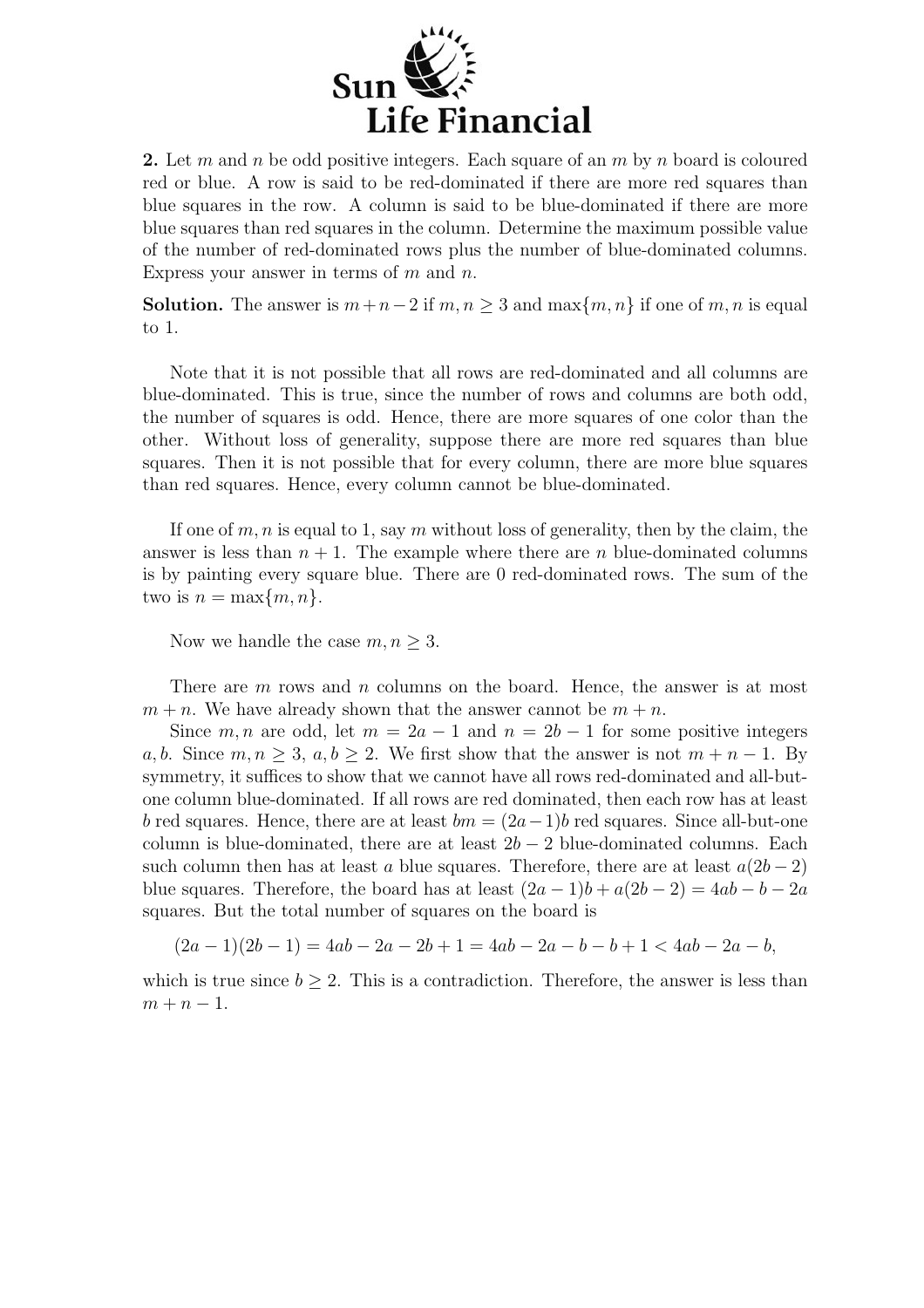

We now claim that there is a colouring of the board such that the number of bluedominated columns plus the number of red-dominated rows is  $m + n - 2$ ; Colour the first column entirely red, and the first row, minus the top-left corner, entirely blue. The remaining uncoloured square is an even-by-even board. Colour the remaining board in an alternating pattern (i.e. checkerboard pattern). Hence, on this evenby-even board, each row has the same number of red squares as blue squares and each column has the same number of red squares as blue squares. Then on the whole board, since the top row, minus the top-left square is blue, all columns, but the leftmost column, are blue-dominated. Hence, there are  $n-1$  blue-dominated columns. Since the left column is red, all rows but the top row are red dominated. Hence, there are  $m-1$  red-dominated rows. The sum of these two quantities is  $m + n - 2$ , as desired.

**3.** Let p be a fixed odd prime. A p-tuple  $(a_1, a_2, a_3, \ldots, a_p)$  of integers is said to be good if

- (i)  $0 \leq a_i \leq p-1$  for all i, and
- (ii)  $a_1 + a_2 + a_3 + \cdots + a_p$  is not divisible by p, and
- (iii)  $a_1a_2 + a_2a_3 + a_3a_4 + \cdots + a_na_1$  is divisible by p.

Determine the number of good p-tuples.

**Solution.** Let S be the set of all sequences  $(b_1, b_2, \ldots, b_p)$  of numbers from the set  $\{0, 1, 2, \ldots, p-1\}$  such that  $b_1 + b_2 + \cdots + b_p$  is not divisible by p. We show that  $|S| = p^p - p^{p-1}$ . For let  $b_1, b_2, \ldots, b_{p-1}$  be an arbitrary sequence of numbers chosen from  $\{0, 1, 2, \ldots, p-1\}$ . There are exactly  $p-1$  choices for  $b_p$  such that  $b_1 + b_2 + \cdots + b_{p-1} + b_p \not\equiv 0 \pmod{p}$ , and therefore  $|S| = p^{p-1}(p-1) = p^p - p^{p-1}$ .

Now it will be shown that the number of good sequences in S is  $\frac{1}{p}|S|$ . For a sequence  $B = (b_1, b_2, \ldots, b_p)$  in S, define the sequence  $B_k = (a_1, a_2, \ldots, a_p)$  by

$$
a_i = b_i - b_1 + k \bmod p
$$

for  $1 \leq i \leq p$ . Now note that B in S implies that

 $a_1 + a_2 + \cdots + a_n \equiv (b_1 + b_2 + \cdots + b_n) - pb_1 + pk \equiv (b_1 + b_2 + \cdots + b_n) \not\equiv 0 \pmod{p}$ 

and therefore  $B_k$  is in S for all non-negative k. Now note that  $B_k$  has first element k for all  $0 \le k \le p-1$  and therefore the sequences  $B_0, B_1, \ldots, B_{p-1}$  are distinct.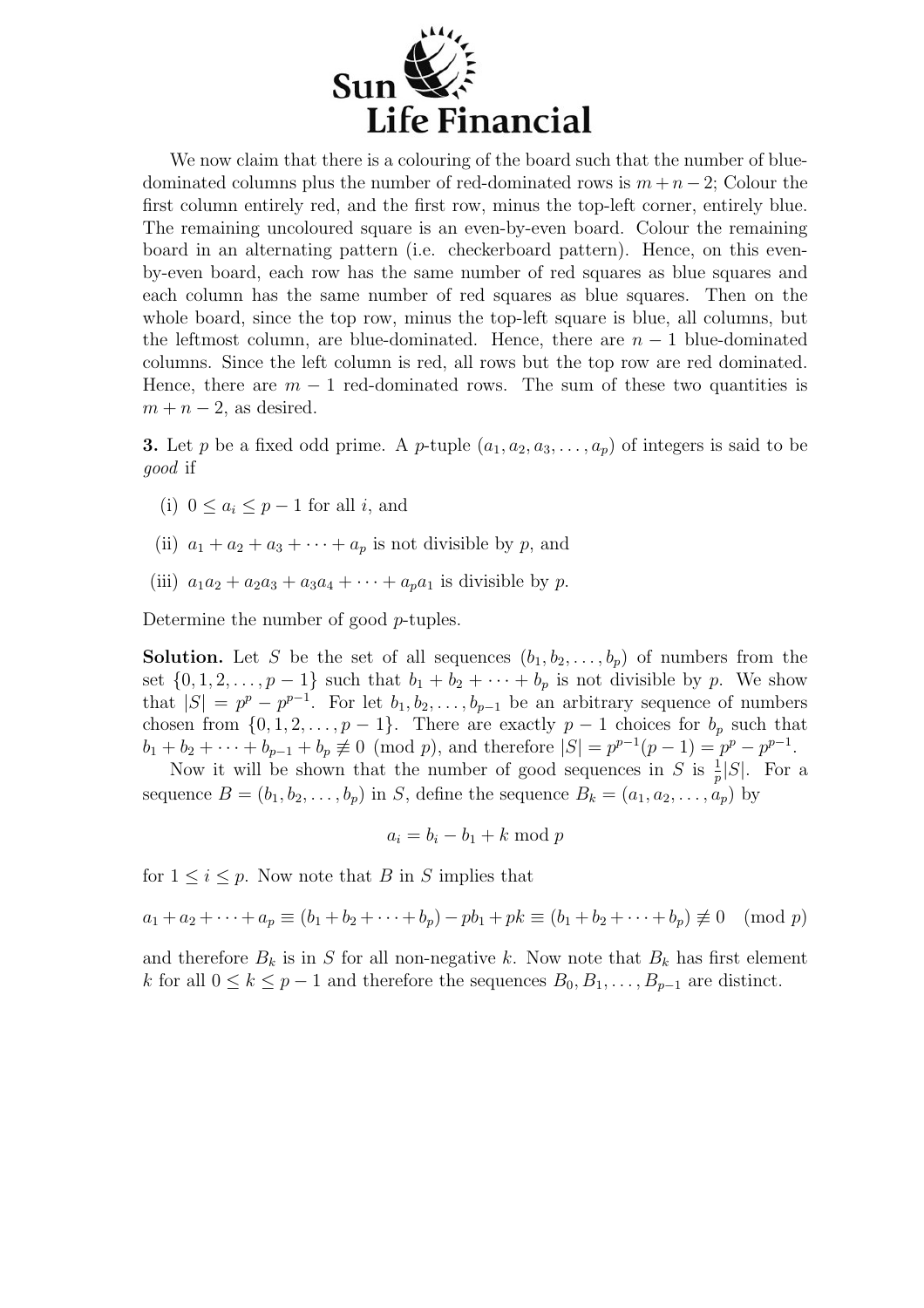

Now define the cycle of B as the set  ${B_0, B_1, \ldots, B_{p-1}}$ . Note that B is in its own cycle since  $B = B_k$  where  $k = b_1$ . Now note that since every sequence in S is in exactly one cycle, S is the disjoint union of cycles.

Now it will be shown that exactly one sequence per cycle is good. Consider an arbitrary cycle  $B_0, B_1, \ldots, B_{p-1}$ , and let  $B_0 = (b_1, b_2, \ldots, b_p)$  where  $b_0 = 0$ , and note that  $B_k = (b_1 + k, b_2 + k, \ldots, b_p + k) \mod p$ . Let  $u = b_1 + b_2 + \cdots + b_p$ , and  $v = b_1b_2 + b_2b_3 + \cdots + b_pb_1$  and note that  $(b_1 + k)(b_2 + k) + (b_2 + k)(b_3 + k) + \cdots$  $(b_p + k)(b_1 + k) = u + 2kv \mod p$  for all  $0 \le k \le p - 1$ . Since  $2v$  is not divisible by p, there is exactly one value of k with  $0 \leq k \leq p-1$  such that p divides  $u + 2kv$ and it is exactly for this value of  $k$  that  $B_k$  is good. This shows that exactly one sequence per cycle is good and therefore that the number of good sequences in  $S$  is 1  $\frac{1}{p}|S|$ , which is  $p^{p-1} - p^{p-2}$ .

4. The quadrilateral ABCD is inscribed in a circle. The point P lies in the interior of ABCD, and  $\angle PAB = \angle PBC = \angle PCD = \angle PDA$ . The lines AD and BC meet at  $Q$ , and the lines AB and CD meet at R. Prove that the lines  $PQ$  and PR form the same angle as the diagonals of ABCD.

**Solution.** . Let  $\Gamma$  be the circumcircle of quadrilateral ABCD. Let  $\alpha = \angle PAB$  $\angle PBC\angle PCD = \angle PDA$  and let  $T_1$ ,  $T_2$ ,  $T_3$  and  $T_4$  denote the circumcircles of triangles  $APD$ ,  $BPC$ ,  $APB$  and  $CPD$ , respectively. Let M be the intersection of  $T_1$  with line RP and let N be the intersection of  $T_3$  with line SP. Also let X denote the intersection of diagonals AC and BD.

By power of a point for circles  $T_1$  and  $\Gamma$ , it follows that  $RM \cdot RP = RA \cdot RD =$  $RB \cdot RC$  which implies that the quadrilateral  $BMPC$  is cyclic and M lies on  $T_2$ . Therefore  $\angle PMB = \angle PCB = \alpha = \angle PAB = \angle DMP$  where all angles are directed. This implies that M lies on the diagonal BD and also that  $\angle XMP = \angle DMP = \alpha$ . By a symmetric argument applied to  $S$ ,  $T_3$  and  $T_4$ , it follows that N lies on  $T_4$  and that N lies on diagonal AC with  $\angle XNP = \alpha$ . Therefore  $\angle XMP = \angle XNP$  and  $X, M, P$  and N are concyclic. This implies that the angle formed by lines  $MP$  and  $NP$  is equal to one of the angles formed by lines  $MX$  and  $NX$ . The fact that M lies on BD and RP and N lies on AC and SP now implies the desired result.

5. Fix positive integers n and  $k \geq 2$ . A list of n integers is written in a row on a blackboard. You can choose a contiguous block of integers, and I will either add 1 to all of them or subtract 1 from all of them. You can repeat this step as often as you like, possibly adapting your selections based on what I do. Prove that after a finite number of steps, you can reach a state where at least  $n - k + 2$  of the numbers on the blackboard are all simultaneously divisible by  $k$ .